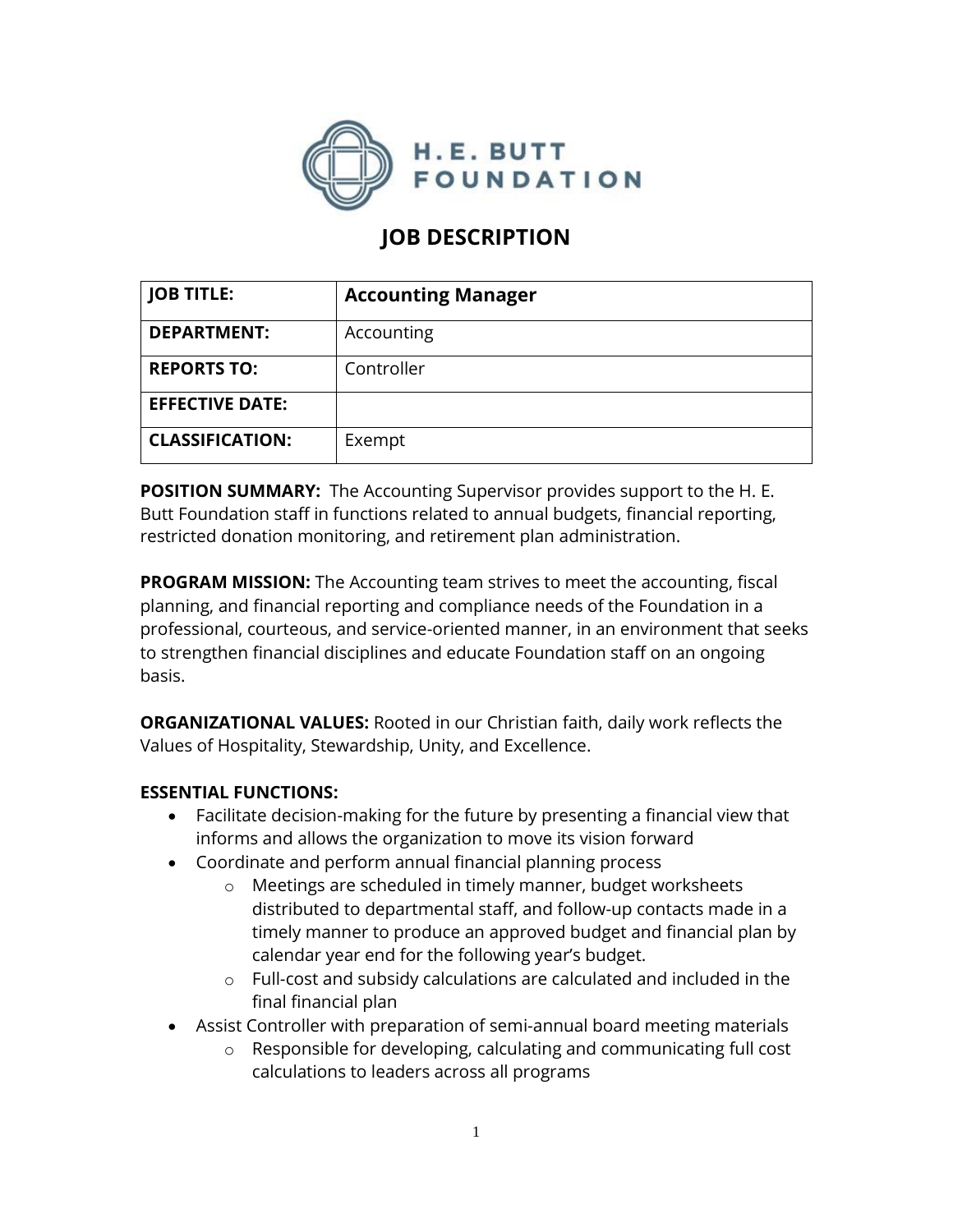- Responsible for the proper accounting for and tracking of the Foundation's board and donor restricted donations
	- o Investment income allocated on a quarterly basis, posted through the accounting system
	- o Review release of restricted funds on a quarterly basis
	- o Reconcile intercompany transfers on a quarterly basis
- Coordinate communications and delivery of all required materials with our external auditors in support of annual financial statement audits
- Prepare annual IRS information returns Form 990 for the Laity Renewal & Laity Lodge foundations
- Aids in administration of the Retirement Plan of the H. E. Butt Foundation
	- $\circ$  Quarterly plan contributions made in accordance with actuarial reports
	- o Assist with administration of plan investments, including preparation of annual census and communication regarding discretionary employer contributions
- Prepare ad-hoc financial and operating reports to support fundraising efforts and to assist management in decision-making
- Other accounting functions as needed, including oversight for the:
	- o Distribution of periodic operating statements and other internal reporting deliverables
	- $\circ$  Electronic submission of Texas sales and hotel tax returns with the state
	- o Communication of scholarship and restricted fund availability
	- o Tracking, reconciliation and communication of capital project spending and related approvals
	- o Annual calculation and allocation of fixed asset depreciation
- Performs other related duties as assigned by management

## **QUALIFICATIONS:**

- 8 plus years of experience
- Requires a bachelor's degree in Accounting or related area
- CPA, or other professional designation preferred
- Knowledge of economic and accounting principles and practices, the financial markets, and the analysis and reporting of financial data
- Knowledge of business and management principles involved in strategic planning and resource allocation
- Supervisory experience with proven experience to lead and develop other team members
- Must be proficient with Microsoft Word, Excel, Outlook and other general computer and office equipment